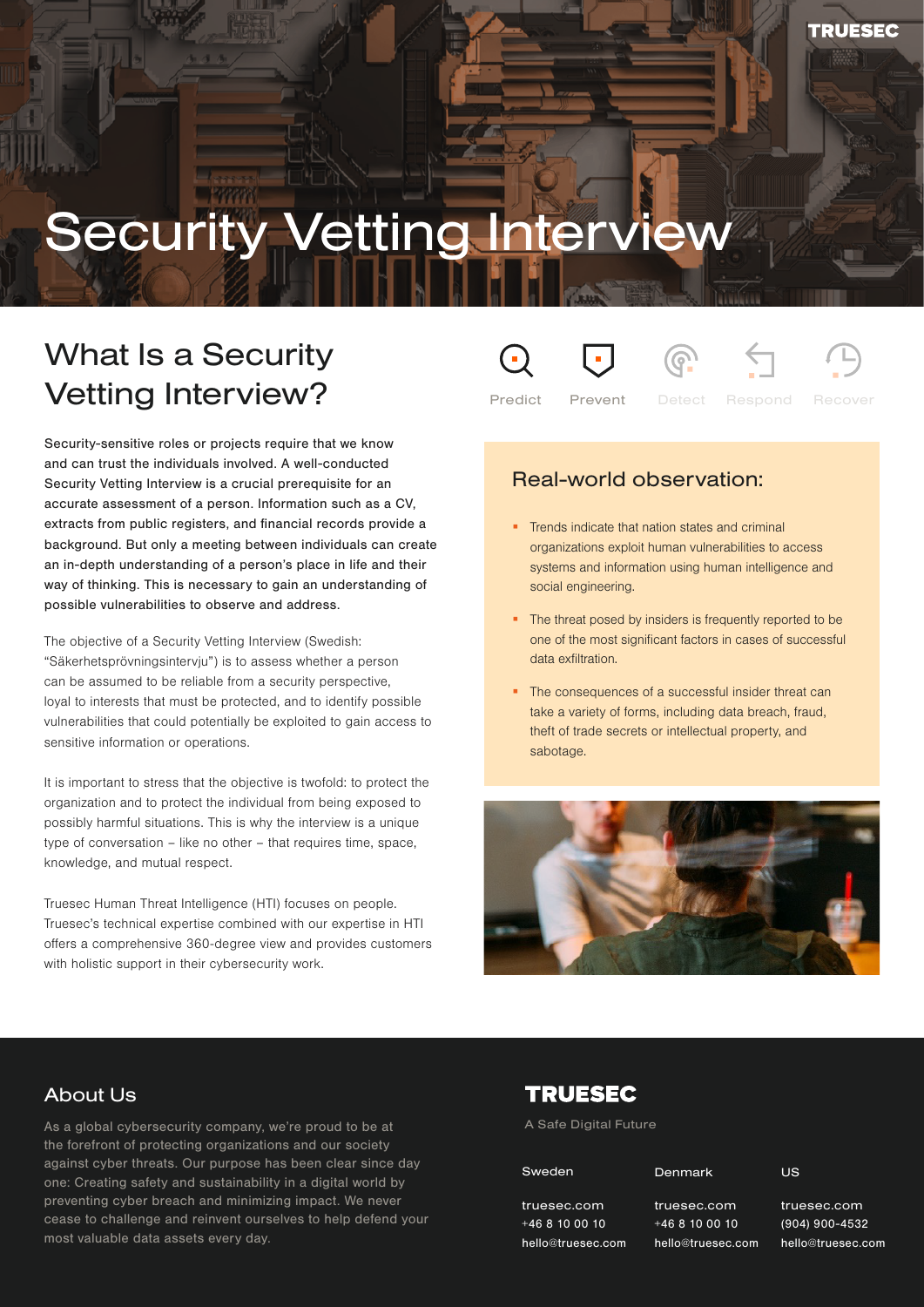# The Truesec Promise

We always strive for the best results for our customers.

That is a Truesec promise.

# What We All Should Do

Understand how and why insider incidents occur. Employees are rarely disloyal from the start when they're first hired. They usually don't join organizations with the intent to do harm. This is typically something that occurs later on, usually due to personal or work-related stressors. Understand motives and personal incentives. Most individuals have some type of motive. They may want more money or feel that they've been overlooked by management and deserve better. However, that doesn't mean that most people would betray their employer or country. Most of us have a moral compass that would never allow us to cross that boundary, however much we would appreciate some extra cash or dislike changes at work.

#### It is important to identify:

- **Those without (or with a very different) moral compass.**
- Those who have developed key vulnerabilities along their life path which could be exploited through extortion against the individual's will.

# Who It's For

Everyone who has assets to protect:

- **When you manage sensitive** information, assets, and knowledge and want to reduce the risks associated with insiders, fraud, theft, and other threats in the workplace.
- **When you are subject to the Protective** Security Act and must vet people that will be placed in a role at a security clearance level.

# Some perspectives covered in a Security Vetting Interview:

- Current life situation, personal background, family life, finances, and "friction of life" thus far.
- **Previous education, training, employment, etc., including private and** professional travels, connections, and places of interest from a security standpoint.
- "Way of thinking", approaches to ethical aspects of everyday life, loyalty, and responsibility, etc., including security culture and awareness.

# How We Do It

Our methodology for conducting Security Vetting Interviews is based on professional knowledge and extensive experience from thousands of interviews. Our interviewers have deep expertise in counterespionage and personnel security, with backgrounds in intelligence and protective security and risk management (Armed Forces, National Police Service, etc.)

| <b>TRUESEC</b><br>A Safe Digital Future |                   |              | Sweden |  |                   |              |  | Denmark |  |  |                   |                | US |  |  |  |  |  |
|-----------------------------------------|-------------------|--------------|--------|--|-------------------|--------------|--|---------|--|--|-------------------|----------------|----|--|--|--|--|--|
|                                         | truesec.com       |              |        |  |                   | truesec.com  |  |         |  |  |                   | truesec.com    |    |  |  |  |  |  |
|                                         |                   | $+468100010$ |        |  |                   | $+468100010$ |  |         |  |  |                   | (904) 900-4532 |    |  |  |  |  |  |
|                                         | hello@truesec.com |              |        |  | hello@truesec.com |              |  |         |  |  | hello@truesec.com |                |    |  |  |  |  |  |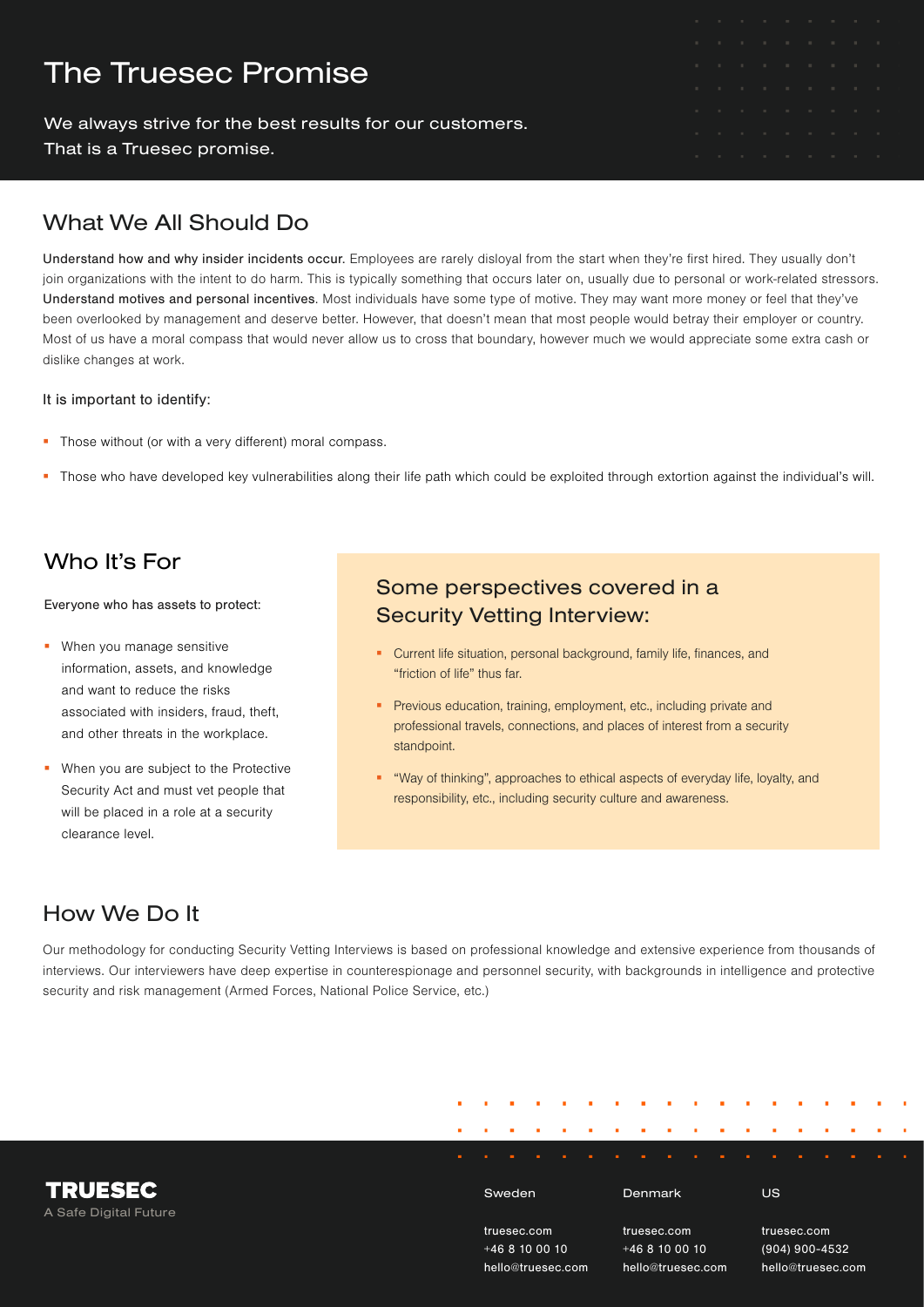

Note: Security Vetting Interviews can be obtained per item or as a managed service wherein Truesec handles the client's employee/contractor turnover based on an annual subscription.

### 1. Initial Dialog (Optional)

We begin with an initial dialog in which we discuss your organization's situation and goals, potential threats, and prioritized risks, particularly for organizations subject to the Protective Security Act or those that anticipate many interviews.

#### 2. Scheduling

We determine a time that suits all parties and schedule the interview/s.

#### 3. Interview

The interview is conducted in a positive, conversational climate characterized by reflection and dialogue. It is essential that the interviewee feels heard and respected and that the interview is not perceived as an interrogation.

#### 4. Feedback

Upon completion of the interview, we provide the results of the risk assessment, which will be categorized as follows: Green (no relevant findings to discuss), Yellow (findings that require discussion), or Red (findings of a more complex nature that require discussion).

Our task is to gather information, make assessments, and subsequently provide recommendations. Therefore, you will typically not receive a lengthy report that requires you to have the necessary knowledge to interpret the content yourself. Instead, we will use our expertise and experience gathered over many years of conducting thousands of interviews, and our in-depth understanding of the threat actors and how they act, to communicate a conclusion to you. This conclusion will describe whether a person can be assumed to be reliable from a security perspective, loyal to interests requiring protection or whether any identified vulnerabilities could potentially be exploited to gain access to sensitive information or operations.

Our conclusion will consist of a recommendation for the next step(s) with the individual. The extent of the conclusion varies and depends on several factors and, ultimately, on our agreement. We will provide a text brief to complement our recommendation in applicable cases and upon request. Any findings that warrant further discussion will be communicated to designated contact persons within your organization.

#### 5. Documentation

In accordance with our way of working and applicable legislation, no information pertaining to completed interviews is stored within Truesec HTI. The information handled before and during the interview and in connection with reporting will be destroyed after reporting to the client has been concluded.

#### Sweden

truesec.com +46 8 10 00 10 Denmark

hello@truesec.com truesec.com +46 8 10 00 10 hello@truesec.com US

truesec.com (904) 900-4532 hello@truesec.com